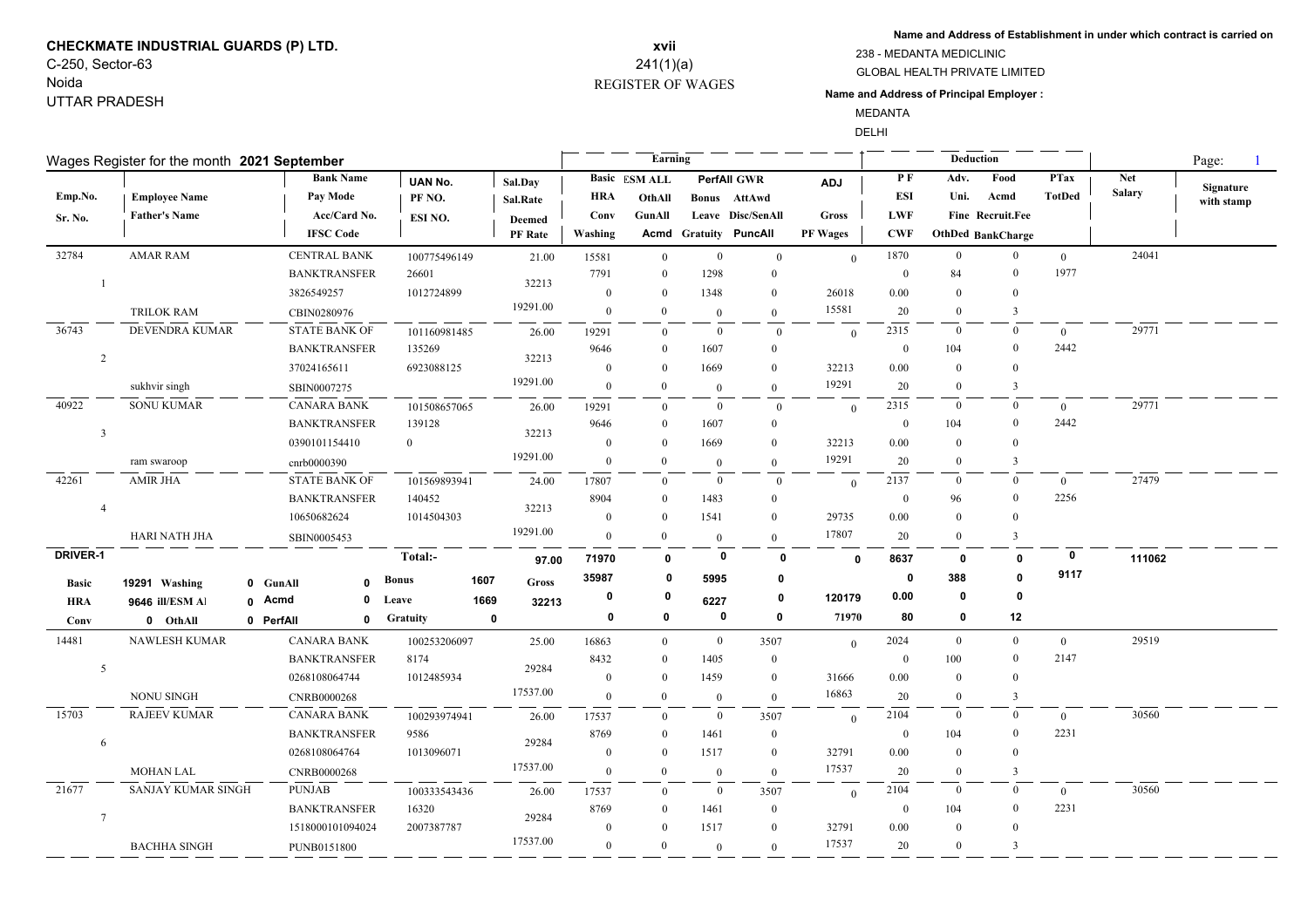# **CHECKMATE INDUSTRIAL GUARDS (P) LTD.** C-250, Sector-63

Noida UTTAR PRADESH

## REGISTER OF WAGES **xvii** 241(1)(a)

**Name and Address of Establishment in under which contract is carried on**

GLOBAL HEALTH PRIVATE LIMITED 238 - MEDANTA MEDICLINIC

#### **Name and Address of Principal Employer :**

MEDANTA

DELHI

| Wages Register for the month 2021 September |                                              |  |                      |                                  |                              |             |                                 |                    | Earning                                  |                  |                                                         |                     |                  | Deduction      |                                  | Page:<br>$\overline{2}$      |                      |                         |
|---------------------------------------------|----------------------------------------------|--|----------------------|----------------------------------|------------------------------|-------------|---------------------------------|--------------------|------------------------------------------|------------------|---------------------------------------------------------|---------------------|------------------|----------------|----------------------------------|------------------------------|----------------------|-------------------------|
| Emp.No.<br>Sr. No.                          | <b>Employee Name</b><br><b>Father's Name</b> |  | Pay Mode             | <b>Bank Name</b><br>Acc/Card No. | UAN No.<br>PF NO.<br>ESI NO. |             | Sal.Day<br>Sal.Rate             | <b>HRA</b><br>Conv | <b>Basic</b> ESM ALL<br>OthAll<br>GunAll |                  | <b>PerfAll GWR</b><br>Bonus AttAwd<br>Leave Disc/SenAll | <b>ADJ</b><br>Gross | PF<br>ESI<br>LWF | Adv.<br>Uni.   | Food<br>Acmd<br>Fine Recruit.Fee | <b>PTax</b><br><b>TotDed</b> | Net<br><b>Salary</b> | Signature<br>with stamp |
|                                             |                                              |  | <b>IFSC Code</b>     |                                  |                              |             | <b>Deemed</b><br><b>PF</b> Rate | Washing            |                                          |                  | <b>Acmd Gratuity PuncAll</b>                            | <b>PF Wages</b>     | <b>CWF</b>       |                | <b>OthDed BankCharge</b>         |                              |                      |                         |
| 29967                                       | <b>MACLEENA</b>                              |  | <b>CANARA BANK</b>   |                                  | 100520691315                 |             | 24.00                           | 16188              | $\mathbf{0}$                             | $\boldsymbol{0}$ | 1754                                                    | $\theta$            | 1943             | $\bf{0}$       | $\mathbf{0}$                     | $\overline{0}$               | 26723                |                         |
| 8                                           |                                              |  | <b>BANKTRANSFER</b>  |                                  | 23966                        |             | 29284                           | 8094               | $\theta$                                 | 1349             | $\mathbf{0}$                                            |                     | $\bf{0}$         | 96             | $\mathbf{0}$                     | 2062                         |                      |                         |
|                                             |                                              |  | 0341101104653        |                                  | 1013761147                   |             |                                 | $\overline{0}$     | $\theta$                                 | 1400             | $\overline{0}$                                          | 28785               | 0.00             | $\theta$       | $\theta$                         |                              |                      |                         |
|                                             | <b>ALEXANDER</b>                             |  | CNRB0000341          |                                  |                              |             | 17537.00                        | $\theta$           | $\Omega$                                 | $\mathbf{0}$     | $\mathbf{0}$                                            | 16188               | 20               | $\theta$       | 3                                |                              |                      |                         |
| 36267                                       | <b>VIJAY PASWAN</b>                          |  | AU SMALL             |                                  | 100453044863                 |             | 1.00                            | 675                | $\overline{0}$                           | $\mathbf{0}$     | 3507                                                    | $\mathbf{0}$        | 81               | $\mathbf{0}$   | $\mathbf{0}$                     | $\overline{0}$               | 4545                 |                         |
| 9                                           |                                              |  | <b>BANKTRANSFER</b>  |                                  | 134660                       |             | 29284                           | 337                | $\theta$                                 | 56               | $\mathbf{0}$                                            |                     | $\mathbf{0}$     | 4              | $\theta$                         | 88                           |                      |                         |
|                                             |                                              |  | 1751240313586028     |                                  | 1014251794                   |             |                                 | $\mathbf{0}$       | $\Omega$                                 | 58               | $\mathbf{0}$                                            | 4633                | 0.00             | $\theta$       | $\Omega$                         |                              |                      |                         |
|                                             | <b>BHARAT PASWAN</b>                         |  | AUBL0002403          |                                  |                              |             | 17537.00                        | $\mathbf{0}$       | $\theta$                                 | $\theta$         | $\mathbf{0}$                                            | 675                 | $\mathbf{0}$     | $\Omega$       | $\mathbf{3}$                     |                              |                      |                         |
| 39115                                       | PUSPA RAI                                    |  | <b>UNION BANK OF</b> |                                  | 101314241827                 |             | 26.00                           | 17537              | $\mathbf{0}$                             | $\overline{0}$   | 1754                                                    | $\mathbf{0}$        | 2104             | $\bf{0}$       | $\bf{0}$                         | $\overline{0}$               | 28807                |                         |
| 10                                          |                                              |  | <b>BANKTRANSFER</b>  |                                  | 137454                       |             | 29284                           | 8769               | $\theta$                                 | 1461             | $\mathbf{0}$                                            |                     | $\mathbf{0}$     | 104            | $\mathbf{0}$                     | 2231                         |                      |                         |
|                                             |                                              |  | 648502010002074      |                                  | 1014380795                   |             |                                 | $\theta$           | $\Omega$                                 | 1517             | $\mathbf{0}$                                            | 31038               | 0.00             | $\theta$       | $\Omega$                         |                              |                      |                         |
|                                             | VIRENDRA KUMAR                               |  | <b>UBIN0553280</b>   |                                  |                              |             | 17537.00                        | $\mathbf{0}$       | $\Omega$                                 | $\overline{0}$   | $\overline{0}$                                          | 17537               | 20               | $\theta$       | 3                                |                              |                      |                         |
| <b>SECURITY GUARD</b><br>Total:-            |                                              |  |                      | 128.00                           | 86337                        | 0           | $\bf{0}$                        | 17536              | $\mathbf 0$                              | 10360            | 0                                                       | $\mathbf 0$         | $\mathbf 0$      | 150714         |                                  |                              |                      |                         |
| <b>Basic</b>                                | 17537 Washing                                |  | 0 GunAll             | $\Omega$                         | Bonus                        | 1461        | Gross                           | 43170              | 0                                        | 7193             | $\mathbf 0$                                             |                     | 0                | 512            | $\mathbf{0}$                     | 10990                        |                      |                         |
| <b>HRA</b>                                  | 8769 ill/ESM Al                              |  | 0 Acmd               | $\mathbf{0}$                     | Leave                        | 1517        | 29284                           | 0                  | 0                                        | 7468             | 0                                                       | 161704              | 0.00             | 0              | 0                                |                              |                      |                         |
| Conv                                        | 0 OthAll                                     |  | 0 PerfAll            | $\mathbf 0$                      | <b>Gratuity</b>              | $\mathbf 0$ |                                 | 0                  | $\mathbf{0}$                             | 0                | 0                                                       | 86337               | 100              | 0              | 18                               |                              |                      |                         |
| 33801                                       | DHEERENDRA KUMAR                             |  | <b>UNION BANK OF</b> |                                  | 100979604753                 |             | 27.00                           | 20033              | $\mathbf{0}$                             | $\overline{0}$   | $\mathbf{0}$                                            | $\theta$            | 2404             | $\bf{0}$       | $\mathbf{0}$                     | $\overline{0}$               | 30791                |                         |
|                                             |                                              |  | <b>BANKTRANSFER</b>  |                                  | 132486                       |             |                                 | 10017              | $\theta$                                 | 1607             | $\overline{0}$                                          |                     | $\mathbf{0}$     | 108            | $\mathbf{0}$                     | 2535                         |                      |                         |
| 11                                          |                                              |  | 520101020462091      |                                  | 1014137469                   |             | 32213                           | $\mathbf{0}$       | $\theta$                                 | 1669             | $\mathbf{0}$                                            | 33326               | 0.00             | $\theta$       | $\theta$                         |                              |                      |                         |
|                                             | HARISH CHANDRA                               |  | UBIN0904813          |                                  |                              |             | 19291.00                        | $\mathbf{0}$       | $\boldsymbol{0}$                         | $\overline{0}$   | $\mathbf{0}$                                            | 20033               | 20               | $\overline{0}$ | $\overline{3}$                   |                              |                      |                         |
| <b>SUPERVISOR</b>                           |                                              |  |                      |                                  | Total:-                      |             | 27.00                           | 20033              | $\mathbf{0}$                             | $\mathbf 0$      | $\mathbf{0}$                                            | $\mathbf{0}$        | 2404             | $\mathbf 0$    | $\mathbf{0}$                     | $\mathbf 0$                  | 30791                |                         |
| <b>Basic</b>                                | 19291 Washing                                |  | 0 GunAll             | $\mathbf 0$                      | <b>Bonus</b>                 | 1607        | <b>Gross</b>                    | 10017              | 0                                        | 1607             | 0                                                       |                     | 0                | 108            | $\Omega$                         | 2535                         |                      |                         |
| <b>HRA</b>                                  | 9646 ill/ESM Al                              |  | 0 Acmd               | 0                                | Leave                        | 1669        | 32213                           | 0                  | -0                                       | 1669             | 0                                                       | 33326               | 0.00             | 0              | 0                                |                              |                      |                         |
| Conv                                        | 0 OthAll                                     |  | 0 PerfAll            | $\mathbf 0$                      | <b>Gratuity</b>              | $\mathbf 0$ |                                 | 0                  | 0                                        | $\mathbf 0$      | $\mathbf 0$                                             | 20033               | 20               | 0              | 3                                |                              |                      |                         |
| 42063                                       | <b>RAJESH KUMAR</b>                          |  | <b>STATE BANK OF</b> |                                  | 100711483713                 |             | 26.00                           | 15908              | $\Omega$                                 | $\bf{0}$         | $\mathbf{0}$                                            | $\theta$            | 1909             | $\bf{0}$       | $\overline{0}$                   | $\theta$                     | 24527                |                         |
|                                             |                                              |  | <b>BANKTRANSFER</b>  |                                  | 140248                       |             |                                 | 7954               | $\Omega$                                 | 1325             | $\overline{0}$                                          |                     | $\boldsymbol{0}$ | 104            | $\mathbf{0}$                     | 2036                         |                      |                         |
| 12                                          |                                              |  | 61118567994          |                                  | 1014498675                   |             | 26563                           | $\mathbf{0}$       | $\theta$                                 | 1376             | $\mathbf{0}$                                            | 26563               | 0.00             | $\theta$       | $\mathbf{0}$                     |                              |                      |                         |
|                                             | mangtu ram                                   |  | sbin0002391          |                                  |                              |             | 15908.00                        | $\mathbf{0}$       | $\overline{0}$                           | $\overline{0}$   | $\mathbf{0}$                                            | 15908               | 20               | $\theta$       | 3                                |                              |                      |                         |
| <b>ATTENDANT</b>                            |                                              |  |                      |                                  | Total:-                      |             | 26.00                           | 15908              | 0                                        | 0                | $\mathbf{0}$                                            | $\mathbf{0}$        | 1909             | 0              | $\mathbf{0}$                     | 0                            | 24527                |                         |
| <b>Basic</b>                                | 15908 Washing                                |  | 0 GunAll             | $\Omega$                         | Bonus                        | 1325        | <b>Gross</b>                    | 7954               | 0                                        | 1325             | 0                                                       |                     | 0                | 104            | $\mathbf 0$                      | 2036                         |                      |                         |
| <b>HRA</b>                                  | 7954 ill/ESM Al                              |  | 0 Acmd               | 0                                | Leave                        | 1376        | 26563                           | 0                  | 0                                        | 1376             | 0                                                       | 26563               | 0.00             | 0              | $\Omega$                         |                              |                      |                         |
| Conv                                        | 0 OthAll                                     |  | 0 PerfAll            | 0                                | <b>Gratuity</b>              | $\mathbf 0$ |                                 | $\mathbf 0$        | $\mathbf{0}$                             | 0                | 0                                                       | 15908               | 20               | 0              | 3                                |                              |                      |                         |